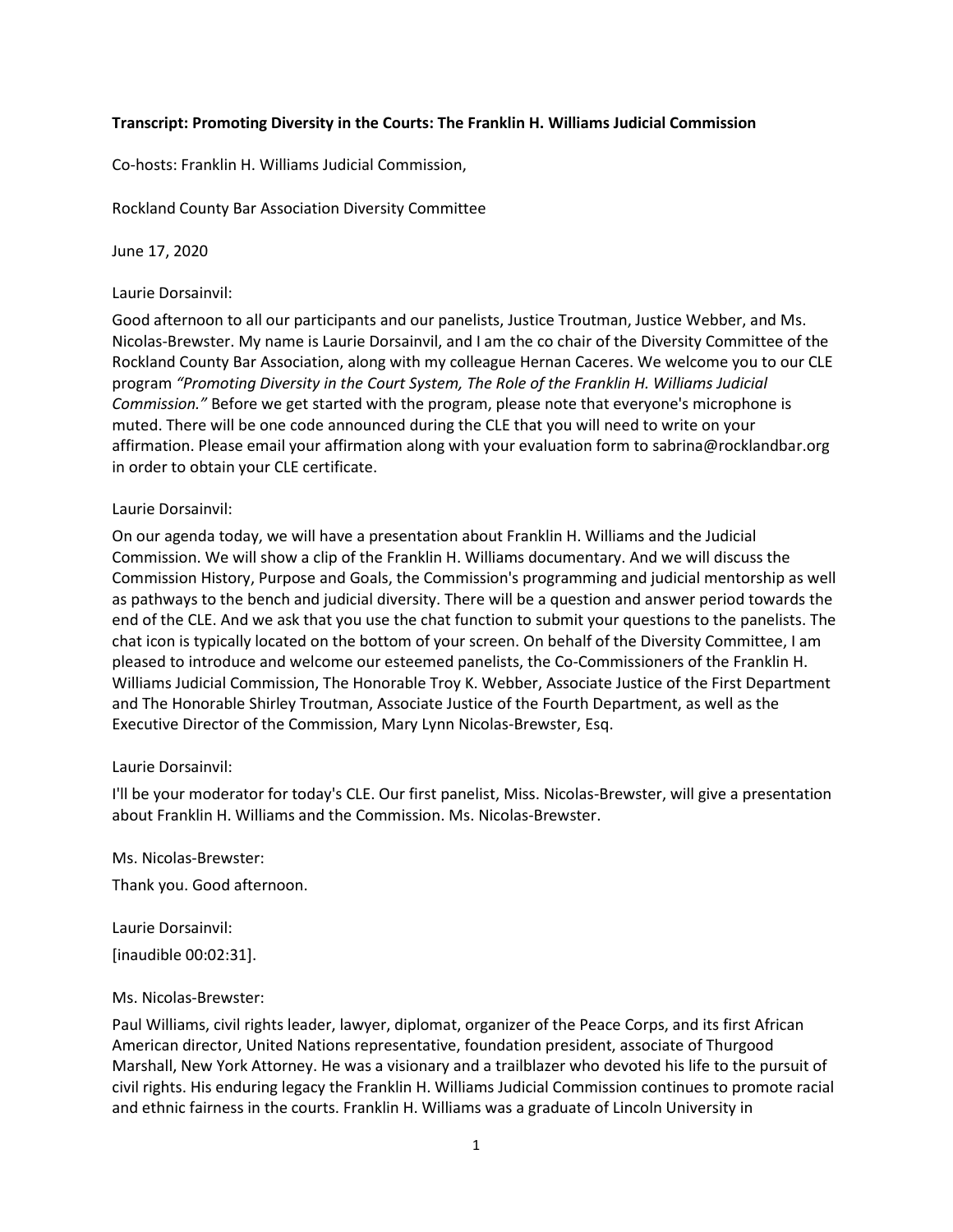Pennsylvania, and he served in the US Army during World War Two. He received his law degree from Fordham University School of Law in 1945, after which he accepted a position with the NAACP Legal Defense and Educational Fund. Working as a special assistant to Thurgood Marshall. Mr. Williams worked with Thurgood Marshall during the NAACP's efforts to desegregate public education. Additionally, Mr. Williams played a significant role in battling a once common practice of systematically excluding African Americans from juries. 40 years before the Supreme Court formally ended that practice in *Batson v. Kentucky*, Mr. Williams was effectively arguing the same issue. Next slide, please.

### Ms. Nicolas-Brewster:

Mr. Williams left the NAACP to become an assistant attorney general of California during which time he was instrumental in setting up the state constitutional rights section. He later became Special Assistant to Sergeant Shriver, who helped to establish the Peace Corps, and he served as director of the Corps' African Regional Division. He was also the first African American to serve as US representative to the United Nations Economic and Social Council. In 1965, President Lyndon B. Johnson appointed Mr. Williams to be the US ambassador to Ghana. After leaving his diplomatic post, Ambassador Williams returned to New York City, where he headed the Urban Center at Columbia University. He served as vice chairperson of the New York Board of Higher Education. Ambassador Williams also served as president of the Phelps Stokes Fund from 1970 to 1990, during which time he persuaded the foundation's board to divest itself holdings in South Africa.

### Ms. Nicolas-Brewster:

Next slide. In 1987, Ambassador Williams was appointed by Chief Judge Sol Wachtler to chair, the New York State Judicial Commission on Minorities, the first court-based commission on minorities in the United States. And from 1987 to 1990, Ambassador Williams chaired the Commission, which studied the treatment of minorities in the New York State Court. And the study resulted in a 1991 report, which revealed a severe lack of diversity on the bench and in management positions and a widespread perception of racial bias in the court. To address the issues raised in the 1991 report, this Commission was established as a permanent entity in the court, and has been renamed the Franklin H. Williams Judicial Commission in honor of Ambassador Williams. Next year, the Commission will celebrate its 30th anniversary as a permanent commission.

## Ms. Nicolas-Brewster:

Ambassador Williams was also instrumental in the formation of the National Consortium of Racial and Ethnic Fairness in the Courts. Ambassador Williams died in May of 1990, shortly before the final Commission report was issued. Next slide, please.

#### Ms. Nicolas-Brewster:

*Devil in the Grove: Thurgood Marshall, the Groveland Boys, and the Dawn of a New America* is a Pulitzer Prize winning non-fiction book by the author Gilbert King. It tells the history of Thurgood Marshall and Franklin H. Williams' defense of four young black men in Florida, who were wrongfully accused in 1949 of raping a white woman. The documentary clip we will share will discuss the case in more detail. All of the accused were posthumously exonerated in 2017. Next slide, please.

## Ms. Nicolas-Brewster:

A film celebrating the life and contributions of Franklin Hall Williams debuted last year. The film was a vision of the commission's former executive director, Joyce Y. Hartsfield, who retired last year after 27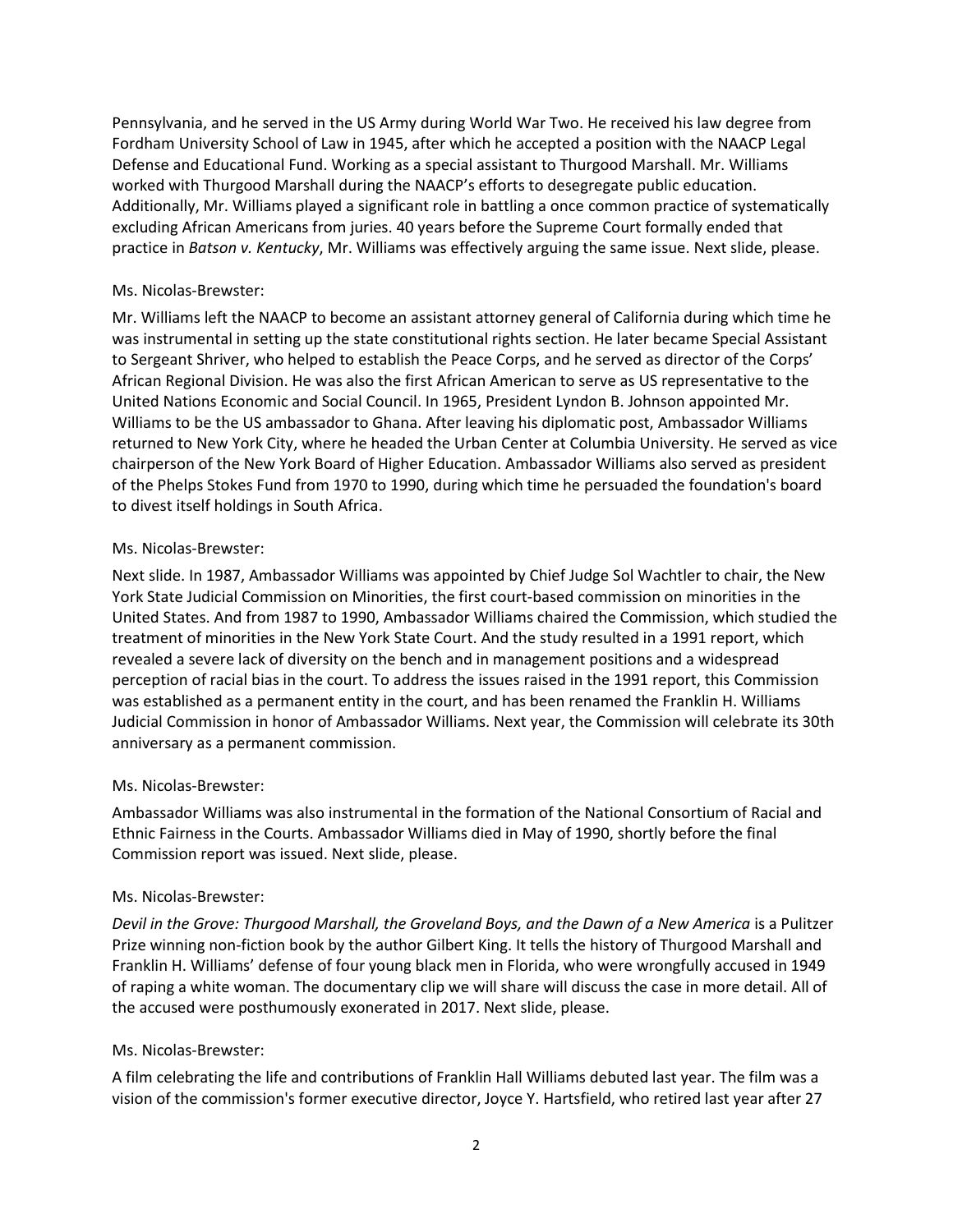years of service to the commission, and John Caher, the Unified Court System Senior Advisor for Strategic and Technical Communications. PBS has taken an interest in the documentary and will release a newly narrated film later this year. Next slide please.

Ms. Nicolas-Brewster:

The following is a short clip from the documentary, which debuted last year.

## [Documentary Film shown]

## Franklin H. Williams:

We must not stop now, we have come too far to turn back. A nation that has progressed because of the sweat and blood of thousands of blacks. A nation that first tolerated slavery then outlawed it, that accepted separate but equal as a valid constitutional concept then rejected it. A nation that has slowly painfully tragically evolved to the point where a black can run for the presidency. A nation that has come so far must not now give up the struggle to rid itself of racism.

Elaine Jones, Former President/Director-Counsel, NAACP Legal Defense Fund, Inc.:

In 1949 in 1949 Thurgood Marshall turned to his 31 year old special counsel, an obscure New York lawyer named Franklin Williams when. When NAACP Legal Defense body was asked to help for young black men who were accused of raping a white woman in Groveland, Florida. One of the suspects was killed by a posse before being arrested, two were taken out on a desolate road by the sheriff and shot. The three who survived for trial were convicted by an all-white jury on the street, a false confession that resulted from torture. Two were sentenced to die in the electric chair, one who was 16 was sentenced to life in prison. All of them were innocent. But their innocence was of no consequence in 1949 in the [inaudible 00:10:10], a white jury could simply never credit the word of a black man over that of a white girl. It was socially and politically unthinkable. Franklin Williams was thrown into the middle of this cultural and legal minefield.

Anthony Suarez, Former President of the Puerto Rican Bar Association and original member of the Franklin H. Williams Judicial Commission:

I saw what one man with a law degree can do. And that was for me the most important thing that has impacted my life.

Hon. Sol Wachtler, former Chief Judge of the New York State Court of Appeals:

There were riots, they bombed a civil rights activist's home, and he saw this, he was part of this. He was brave enough to defend these young men and did this throughout the South by the way. This was not just someone who spoke civil rights, this is someone who put his life on the line for civil rights.

Elaine Jones, Former President/Director-Counsel, NAACP Legal Defense Fund, Inc.:

Franklin Hall Williams was a visionary and trailblazer who devoted his life to fostering better relations between all communities, not through acrimony and violence but through reason and example. Throughout his lifetime he would play many roles, attorney, civil rights leader, diplomat, organizer of the Peace Corps, United Nations representative, foundation president. In the late 1980s the New York State Judicial Commission or minorities was formed to promote racial and ethnic fairness in the courts. The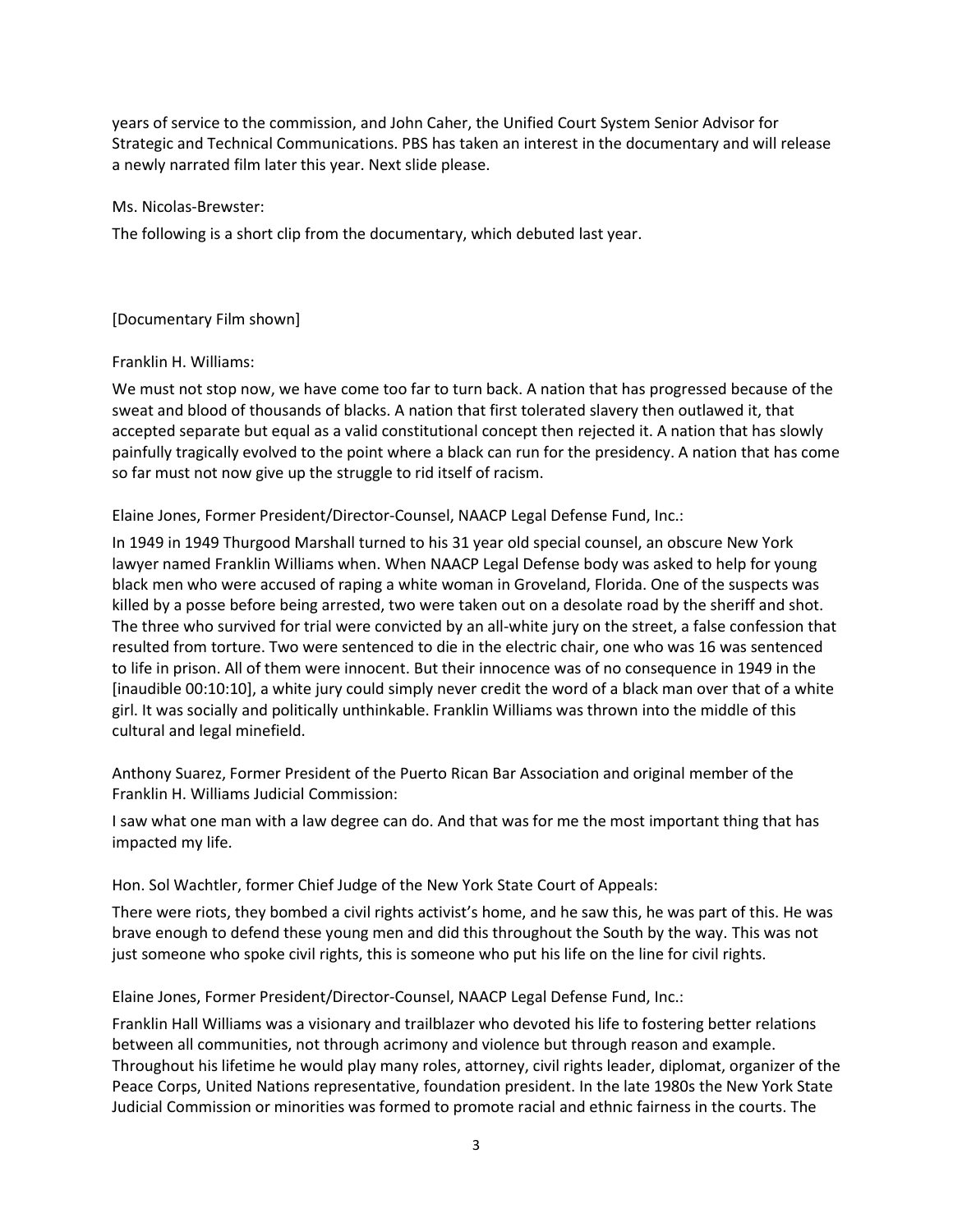first such court based commission ever established in the United States. The Commission was first formed at the suggestion of the coalition of blacks in court. The members of which represent various judicial and non-judicial organizations. It would end up being Williams's last major professional achievement. And the Commission, since renamed the Franklin H. Williams Judicial Commission, is his lasting legacy.

## Ms. Nicolas-Brewster:

The Franklin H. Williams Judicial Commission educates and advises decision makers in the New York court system on issues affecting both employees and litigants of color and implements recommendations developed to address these issues. The members of the Commission are judges, lawyers and court administrators all appointed by the Chief Judge of the state of New York. Next slide, please.

# Ms. Nicolas-Brewster:

Our Chairs Emeriti are the Honorable Lewis L. Douglas, the Honorable Rose H. Sconiers, and Richard B. Lowe, III. Next slide please. The current co-chairs of the commission from whom you will hear shortly, are the Honorable Shirley Troutman, Associate Justice of the Appellate Division, Fourth Department, and the Honorable Troy K. Webber, Associate Justice Appellate Division, First Department. And now I turn it back to our moderator. Thank you.

# Laurie Dorsainvil:

Thank you, Ms. Nicolas-Brewster for your illustrative and informative presentation about Ambassador Williams and the Commission. Next we'll hear from our co-commissioners, Justices Troutman and Webber about the history, purpose and goals of the Commission. Good afternoon again, Justice Troutman and Justice Webber. Let's start our discussion with the 1991 Report. The 1991 Report was the core foundational document for the establishment of the Franklin H. Williams Judicial Commission. Could you briefly discuss the report and its findings, please? Justice Troutman and Justice Webber.

# Justice Troutman:

The importance of the report was an official recognition that in the court system for generations, there had evolved a system wherein minorities were not represented with respect to not only the judiciary, but with respect to staffing in the courts overall, and a determination that that affected the perception of the administration of justice. And significantly Justice Samuel L. Green, who worked with Franklin Williams, doing this report said that, and he himself had a long, storied career in the court system. Justice Green was the first African American to be appointed to the Appellate Division, Fourth Department. And he served longer than any justice on that court. And in fact, in our main courtroom, it now bears his name where we hear oral arguments.

## Justice Troutman:

But one of the things that Justice Green has said with respect to that report was that it provided an opportunity for hearings around the state to have the input of people who were affected by what happens in the courts, and a realization that the courts belong to our citizens, that it should be representative of our citizens, and that there should be nothing but the actual implementation of equal justice under the law. But the realization that if the structure itself is not reflective of society, that trust does not necessarily exist. Justice Webber.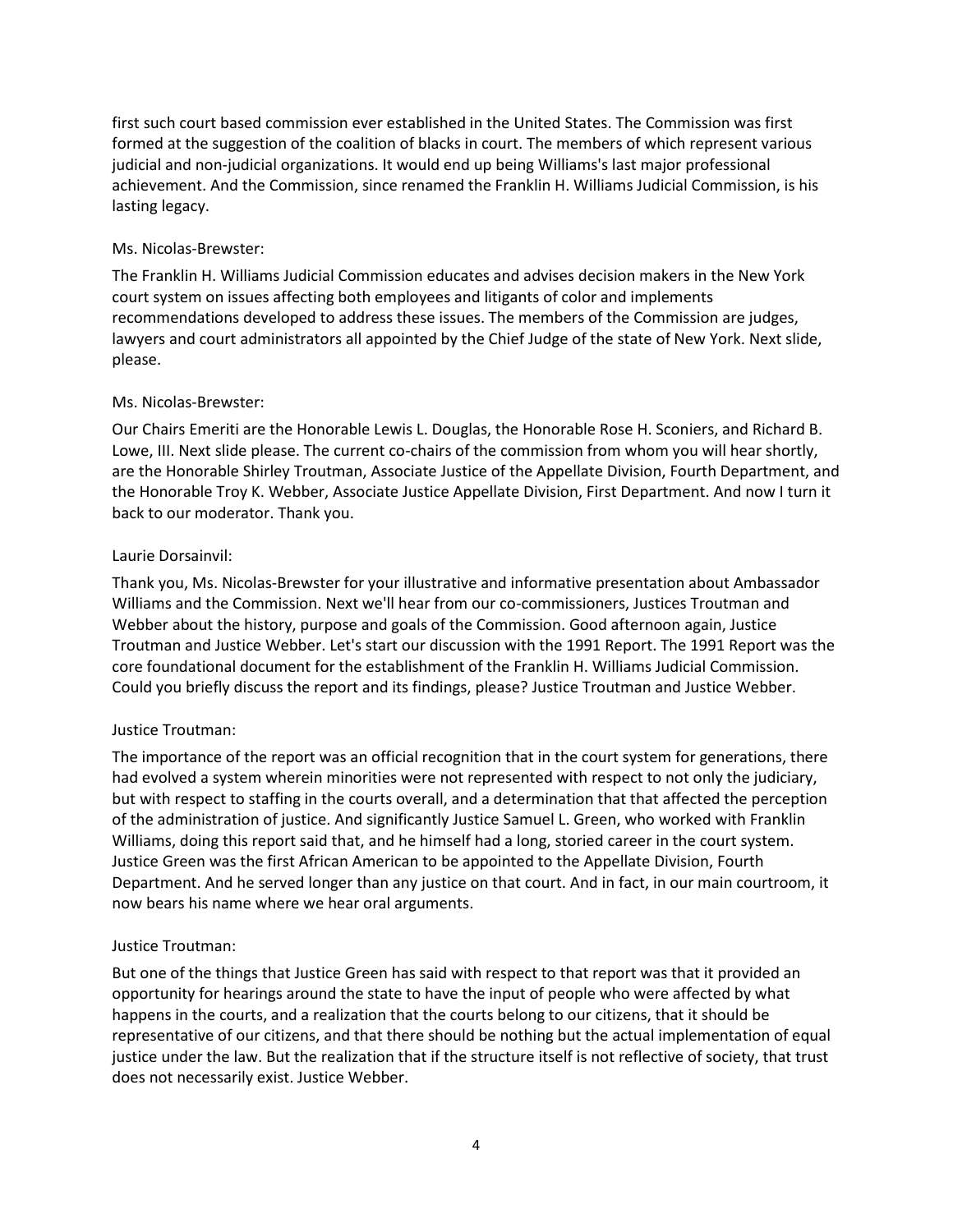### Justice Webber:

Thank you Justice Troutman. Do not pull any punches, and that was one of the statements made by Franklin Williams and he wanted to be assured that he could render this report and be as transparent and as truthful in terms of what was going on in the court system at that time. As you are aware, the report was rendered in 1991. Unfortunately, things have not changed that much since 1991. If you look at the report, it talks about the judiciary, the lack of diversity on the judiciary. It talks about the nonjudicial workforce and the lack of diversity as well as the issues facing the nonjudicial workforce. The report talks about the court officer problem, which again, continues to this day. It also talks about the work environment faced by judicial as well as nonjudicial individuals within the court system. It also talks about lawyers and litigants and the perception of litigants when they walk into our courtrooms, specifically, Family Court and housing court.

## Justice Webber:

Unfortunately, we have not progressed, as far as I'm sure, Franklin H. Williams would have hoped or would have thought. It is the mission of the Commission to continue to attempt to address these issues, which were brought forth by Franklin Williams. And let me just say, as an aside, every time I see the film, and I've seen it numerous times, trust me, every time I see the film, it just strengthens my resolve that there has to be change, and we have to do something, and we have to make sure that there is in fact equality and there is equality in the court system.

### Laurie Dorsainvil:

Thank you. I want to continue our discussion with the Commission's programming. What are your responsibilities as Co-Chairs of the Commission?

## Justice Troutman:

Our responsibility is, quite frankly, to continue to make sure that the administration makes it a priority, that diversity exists in the court system, actual diversity, and especially with respect to people of color and the treatment of the employees within the court system. We also at times serve as a conduit with respect to concerns that employees have and, quite frankly, with the current tenor of this country, some of the issues that we have been asked to address are quite concerning. And as Justice Webber indicated, unfortunately, the same lack of diversity is still a major issue. By way of example, I testify in the legislature this spring, time frame is off now with COVID and everything, about the fact that I sit on the Appellate Division Fourth Department, I am the only person of color out of 12 justices. The first was Justice Green, the second was Justice Rose Sconiers. The fact that I can even easily name the persons who sat on the court is a problem in and of itself.

## Justice Troutman:

And I talked to the legislature about that. And some people don't understand that even though we're a unified court system, even though we're one state, how judges are selected isn't necessarily done in a uniform manner. How people are employed by the court system isn't necessarily uniformly done. There are counties in our state, even though we are a very, what they call blue state, where there are a negligible if any African American's present. There are times the difficulty, especially in upstate New York, where I hail from to get that requisite representation. However, even though we don't have employees in both courts, we have people who come before those courts for justice. It is a continuing effort on our part, to make sure that we encourage people. Quite frankly, there are many that are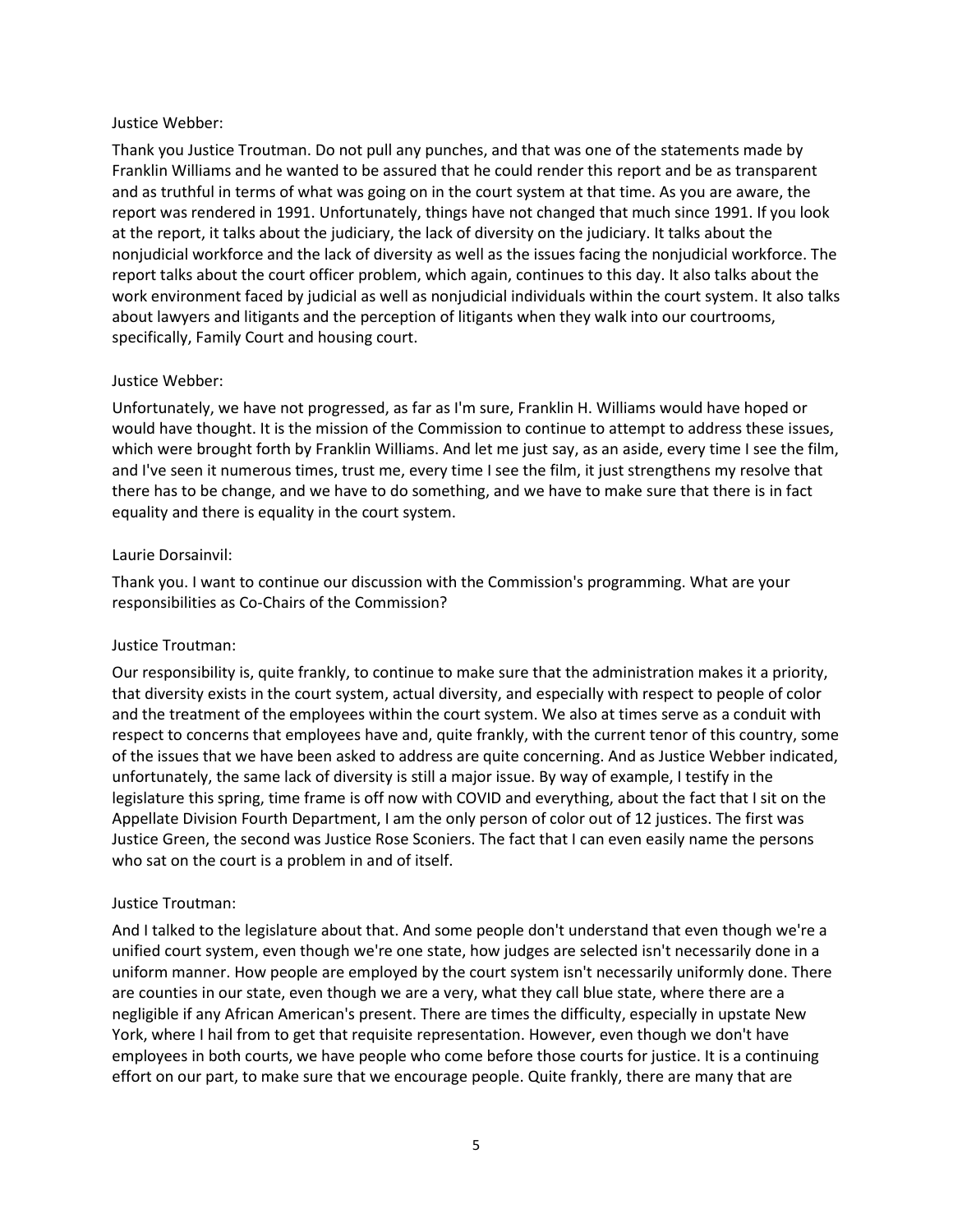discouraged from even applying for employment within the court system, let alone seeking a judicial position.

### Justice Troutman:

Part of our efforts is to continuously educate the public and it is to keep the fire to the feet of administration. We have held hearings around the state that, quite frankly, has resulted in some changes, even in the district where I am in the eighth Judicial District. If we have now more people of color in the higher grade positions, and let me make clear, it's not enough that we have people of color in the court system, if they're only relegated to the lowest level. That they're not in the levels with respect to supervision, and the non judicial staff, or even in the judiciary. We have to have it at all levels. And that is one of our responsibilities we take it very seriously. We invite members of the court administration to our meetings, and we take statistics and other information that we have, and we question them unabashedly about what those numbers reflect.

# Justice Troutman:

And it is important that we continue to do that. It's one of the things when the movie started out, speaking, and Franklin Williams was talking about what the country looks like. And he spoke of a man running for president. Well, we've had one, a black family that's lived in the White House, yet the circumstances that we exist, the issue of diversity and racism is still a very serious issue. Justice Webber.

# Justice Webber:

The commission itself is made up of judges, lawyers, court officers, a couple of clerks, individuals who work within the court system. And we as co chairs we obviously are guiding that Justice Troutman is far more familiar than I am with what occurs Upstate and how upstate is broken down in terms of its districts, in terms of its courts, et cetera. So we do have representation from individuals who are upstate as well as individuals who are downstate. And the condition itself is extremely diverse in terms of individuals of color, majority and not majority. I see my role as guiding the commission. And what we do is if there are individuals who have complaints, issues, concerns, et cetera. They bring them to the commission, and then we investigate. If we have a comment or question for a court officer we'll prompt a court clerk stating, why is it that there are no clerks of color above a certain level. We will then go to OCA we'll ask for the statistics. Also, I saw Tony Walters with a member was participating today. He is the head of one of our diversity groups within the court system.

# Justice Webber:

We will ask the OCA for the statistics. And then we will look further to determine why there are no individuals of color. Have they been applying for the position? Have they not been applying for the position? What we have found, just as an aside is that many individuals of color especially the court officer, the court clerks do not apply for these positions because they feel that in the past, they have never got even an interview. So, the question always becomes, why should I apply for the position if I know that I am not going to obtain the position because it is a foregone conclusion as to who will be receiving that position. What we attempt to do is to let them know that the only way that you are going to be considered is if you apply. We have individuals who apply and they do not receive positions, then we can at least go back and say, "Well, why is it that these individuals did apply, but they did not receive the position?"

## Justice Webber: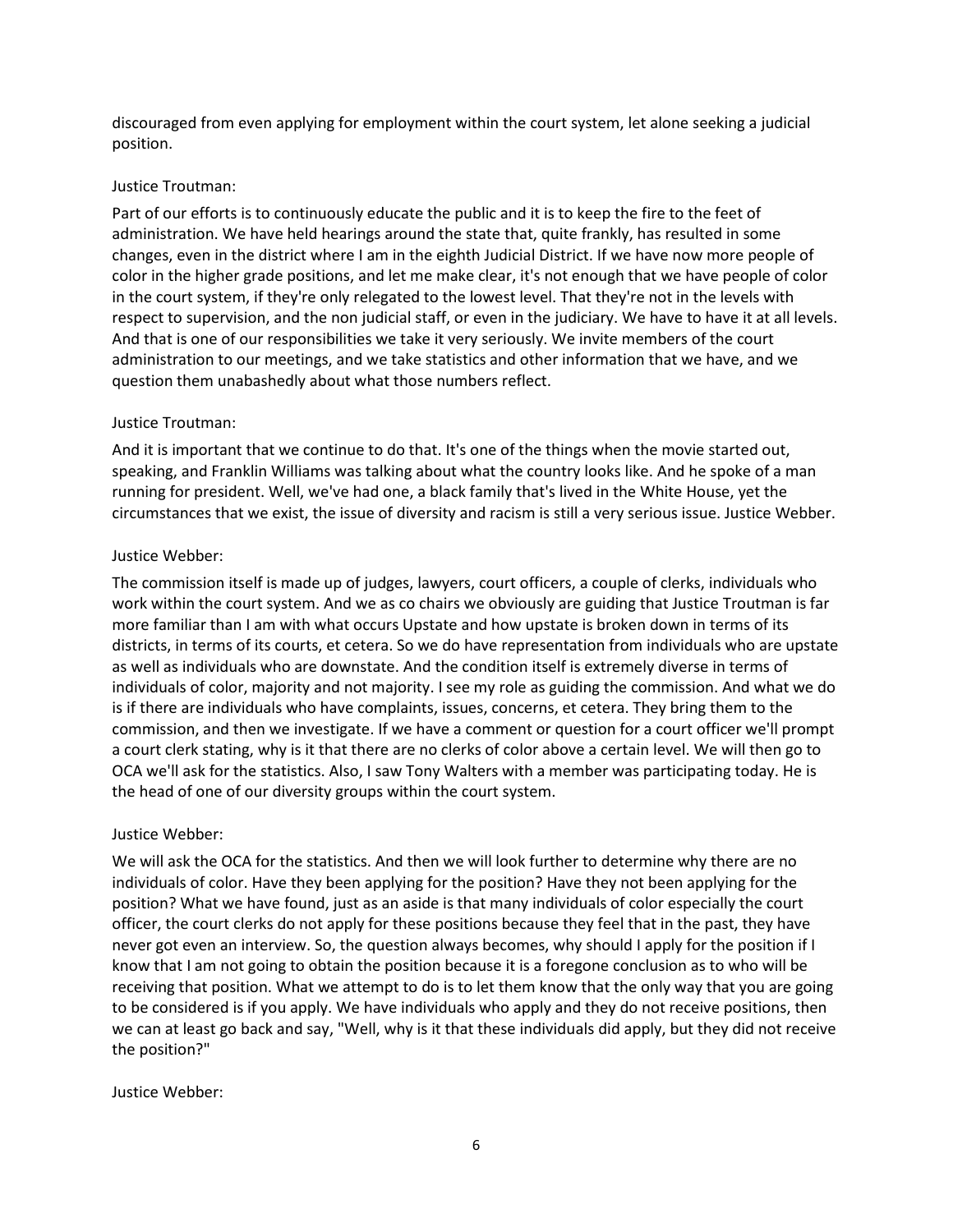As Justice Troutman stated we go to the various districts, we speak to the AJ and [inaudible 00:26:34] judges to determine exactly what is going on and therefore, what can be improved in terms of the panels, what are the various positions, what can be improved in terms of the appointment of judges as well. That is basically our role. We try to be as proactive as possible, and there are certain things that we will do, planning each year. We will follow up on things that we did the prior year or the prior years to make sure that there has been some change or some attempts to some change. And then also we depend upon, as I said, comments and complaints or questions, individuals within the courts systems.

### Laurie Dorsainvil:

Thank you judges. You have talked a little bit about the various programs and initiatives of the Commission. Can you just highlight for us which programs or events that you think have been the most successful in promoting diversity?

### Justice Troutman:

I would say that it's not a single program, because there are different needs depending upon the audience that is necessary for us to reach. But one of the programs and I will let Justice Webber speak to it because she participated was even during COVID there was a program that was put on virtually regarding, Hate is a Virus Too from the Council Unity. We find it very important that our youth be a part of the process, that if we have people that don't believe that they can reach for the highest goals possible in life, then we're missing out on having that talent. The education of our youth is very important. We continue that with respect to the importance of diversity in the community as a whole. We've had a number of programs with respect to those type of issues, and our partnership with the National Consortium, where we will go and get ideas from other people, or things that they've been doing, and seeing how they work. Implicit bias is one of them.

## Justice Troutman:

But the problem that I found with it is that people think implicit bias is a one time training. I believe that it is something just like it is mandated that you take sexual harassment training on an annual basis to certify that you have included, perhaps the issue of race should be included, that it is the perception of those people who are affected by your conduct that we need to do more with respect to that. Justice Webber.

#### Justice Webber:

On the screen is the mass incarceration [inaudible 00:30:02] data, that was a program we did in 2017 at Fordham law school. It was an excellent program. We have gotten so many positive remarks about that program. And again, that brought to light mass incarceration. Justice Lippman was one of the speakers at the program. And we really believe that as a result of that, there was a greater move towards bail before and hopefully less incarceration of individuals of color. To that end the [inaudible 00:30:38] we spoke to the youth because there is this pipeline, right, to prison for juveniles. And so we're trying to address that issue by keeping our young folks of color out of the pipeline, out jail and so that they are not arrested for low level crimes, et cetera. We find it very important to talk to young individuals, and to let them know exactly what is going on and things that they can actually do.

#### Justice Webber: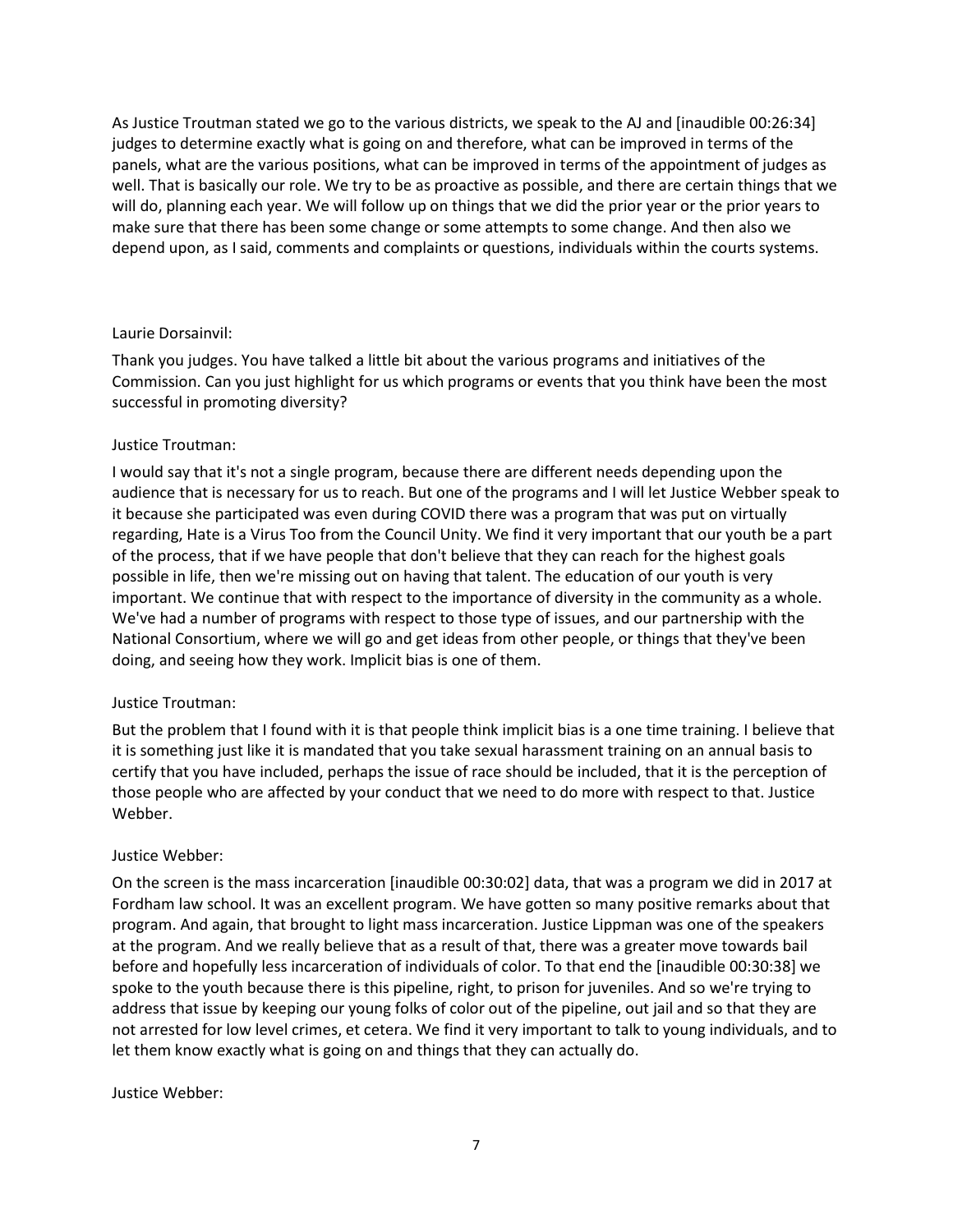Most importantly, I think is meeting with the members, the non judicial members of the court system. I think that is most important to let them know what is going on when they're testing exams that are coming up positions and they can apply for as well. I think that's one of the most important things that we do in terms of our outreach to those individuals, as well as our outreach to individual community so that they will apply for the positions as well. The, How to Become a Judge, we've done this a couple of times. This also dovetail into our mentoring program. But how to become a judge was also a important conference that we did in conjunction with the other bar associations, as you can see. We had planned to do another one this spring, however, due to COVID, we're not really sure when we're going to be able to actually go forward with that program, probably going to do it virtually [inaudible 00:32:21].

## Justice Webber:

We do meet with the chief judge, as well as the Chief Administrative Judge Larry Marks. I will say that we normally have one meeting with them, a major meeting at the end of the year, but during the course of the year, we will meet with Judge Marks, we will have conversations with Judge [inaudible 00:32:41] concerning things that are occurring and things that we believe should be addressed [inaudible 00:32:49].

#### Laurie Dorsainvil:

Judges, can you just briefly describe your judicial mentorship program?

### Justice Troutman:

That program, I believe is more done downstate versus upstate because of the dynamics of what we have in upstate New York. The judicial mentoring that I do here, and that I've received myself has not been through the commission, but it's an individual effort. I will let Justice Webber speak to that.

#### Justice Webber:

The judicial mentorship program, the way we envisioned it, and thankfully, the way it's worked out, it's individuals who have expressed interest in joining the bench. This dovetail back to our, How to Become a Judge. And so individuals will then request a judicial mentor, and they will be paired with someone who've won the badge. We try to have them paired with someone who was recently but within the past five or so years, who have been on the bench. Who have been on the bench for 26 years. So I'm not really sure that I would be able to give them that much advice in terms of currently how to become a judge. And they are paired with someone who can assist them in terms of if they're going for an appointment route, how to fill out that application, what to say during the interviews, how to be prepared for the interview, what to expect once they do in fact become a judge.

#### Justice Webber:

We actually have one of our members, who was actually the chair of the committee, who was a mentee, and that is how she came onto the bench. And so now she, as I said, is the chair of that committee.

#### Laurie Dorsainvil:

Thank you, judges. Before we continue, Sabrina, can you please give us our CLE code?

#### Sabrina:

Yes. Give me one second. The code is diversity.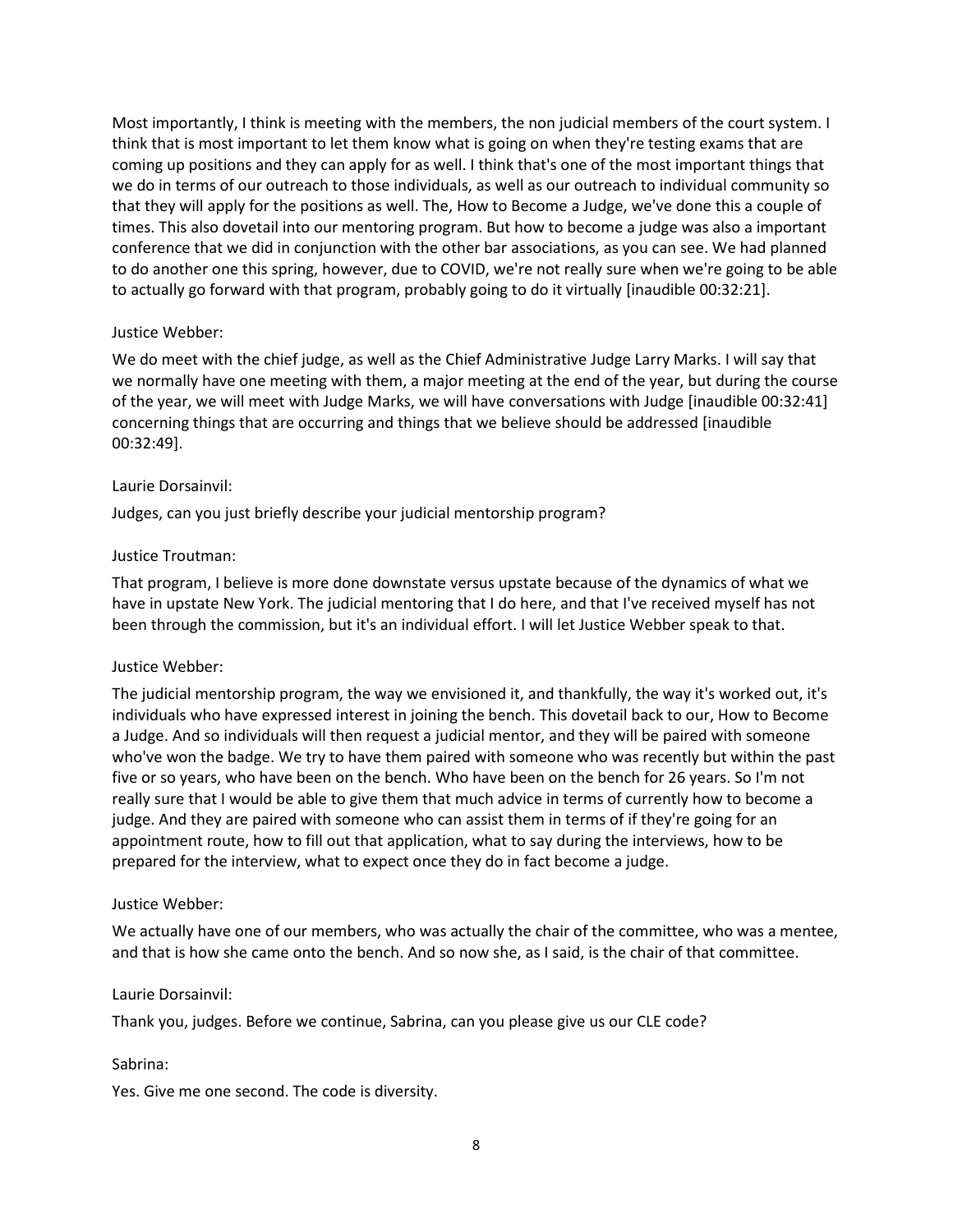### Laurie Dorsainvil:

Please make a note everyone and write that on your affirmation in order to obtain CLE credit. Continuing on, judges, can you tell us what your personal experiences have been on your journey to the bench? And what would be your advice to attorneys aspiring to the bench?

## Justice Troutman:

Well, my own personal route to the bench was one wherein I didn't expect to go to the bench. I didn't think that was something that was for me. And in fact, even practicing and being in the court room. When I was in law school, it was not my intention to be anywhere near a courtroom. And life has a way of changing your prospects. And I would say be open, don't sell yourself short, thinking that you can't do something because you're the first person in your family to have gone to law school, or even college as you're preparing for the pathway forward. But with respect to the bench, actually, it is the first position that I held as an assistant district attorney, that gave me a lot more for the court and for advocacy. And I discovered that I had a talent that I didn't even realize that I had with respect to pathways, there are different times that you have people who will serve as a mentor.

# Justice Troutman:

Fellow colleague here in Buffalo, Jeanette Acton was a practicing attorney at that time. And when an opportunity became available for a position on Buffalo City Court, and she wasn't interested in it. And she pushed me to not be afraid. And with her encouragement and mentoring, and that of Justice Samuel L. Green who's on the Fourth Department at the time, I didn't let fear be an obstacle for my ability to go forward with respect to that. But unlike some of the majority of candidates for judicial office, I actually had a career. I went from being afraid to be in a courtroom to in a very short period of time when I started practicing, I served as an assistant district attorney, an assistant state attorney general, and an assistant United States attorney. I argued appeals in the Fourth Department.

## Justice Troutman:

I tried cases in federal court. But yet, when it came time for an opportunity for the bench, I was still afraid of going forward with respect to that, because of a lack of knowledge of the process. And quite frankly, because I was very young at the time to have that opportunity. And when you go for the bench, you need to understand it changes your life. It's not just an intellectual thing. There are these rules right now and you can say about pretty much anything you want, and you can do certain things. You also need to be educated about what it means once you put that robe on. You don't stop being a judge, no matter where you are.

## Justice Troutman:

And I think that's also important to know. It affects every aspect of your life. And, quite frankly, some of those things, I didn't understand that it's also isolating, and that's why camaraderie with your fellow members of the judiciary. And it is much easier when quite frankly, when there are more people that look like you. If you're the only one, it's a challenge. But that is certainly not to say that colleagues in the judiciary as a whole haven't been supportive. And in fact, on my path, I've had mentors, had majority mentors, which included even Justice Kagan, and Justice Fahey on the court of appeals, who encouraged me, and encouraged me to even apply for this position. Justice Webber.

## Justice Webber: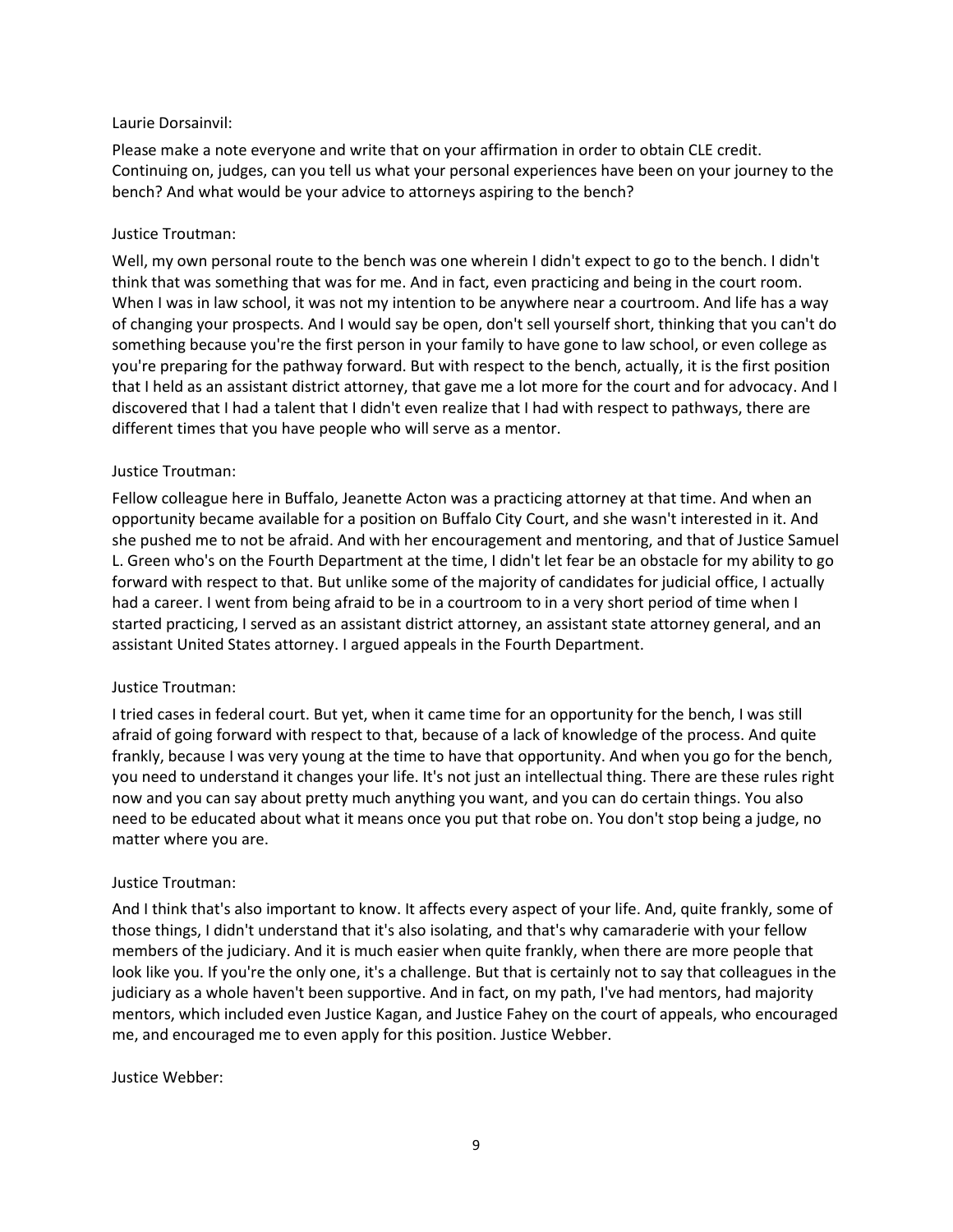I grew up in the Bronx. And I did not see myself actually becoming a lawyer, never mind becoming a judge. But my mother was sued, and I remember coming home from school, and there was the summons attached on the door, because the oil company was suing her because of some oil issue for a business that my father had. And I remember having to go to court and I went to court with her. And I just was just totally taken aback as to the way that she was treated, the things that she had to go through, et cetera. And I still have the summons and complaint by the way, it's very yellow, but I still do have it. And so based upon that, I said, You know what, I'm going to become a lawyer. I went to NYU Law School, graduated, and then I went to the DEA's office.

### Justice Webber:

And I was in a DEA's office for a number of years, then I became appointed attorney to Justice William Davis [inaudible 00:41:02]. He was my mentor. And he said, "Troy, you should consider going on the bench." And it was nothing that I had ever thought about, as I said, was to become a judge. But he mentored me, he guided me. He gave me the confidence to become a judge. I packed my judicial career in terms of my judicial temperament and how I acted on the bench. He was always respectful to the litigants. He was always respectful to the defendants in a criminal case and what have you, and that's how I always try to be. Then I became a judge. And I was relatively young, when I became a judge. And I sat in the Bronx. What I found throughout my career actually, especially in the beginning, was being tested. And I don't know whether [inaudible 00:41:58] had the same experience. Because I do believe there is a difference between upstate and downstate, as we have a little bit more diversity on downstate than there is upstate, but I was being tested.

## Justice Webber:

I remember, as an African American female the attorneys and prosecutors as well [inaudible 00:42:16], would test me and sometimes they would be a little disrespectful. And also, I think there was this idea that, she doesn't really belong here, and she shouldn't be here. Why is she here? I found that I always had to be on the top of my game. And I always attempt to be on the top of my game. And I found that I had to put them in their place, excuse me, in terms of how they dealt with me and how they saw me. And once I did that, and if you're going on to bench and you're an individual of color you're a female, I believe you will be tested and I believe that if you just show them with the stuff that they cannot address you that way or treat you that way. I believe that that's a problem.

## Justice Webber:

When I became an Associate Justice in the First Department, I will say, first couple of months again, I was being tested by the attorneys who appeared before me, because they appeared before the panel. Again, I think there was this idea or something that perhaps the reason that I was there was more towards achieving diversity than because of my experience, and my knowledge, and my legal acumen. And so again, there was that testing, but that period ended very quickly. And I have not had any issues since.

## Justice Troutman:

I would just like to add, that's the importance of diversity. If there were true diversity, the things that Justice Webber was speaking of wouldn't happen. And with the two of us, black and female, and with myself when you add to the fact and add youth at that time, there's a belief that we are less [inaudible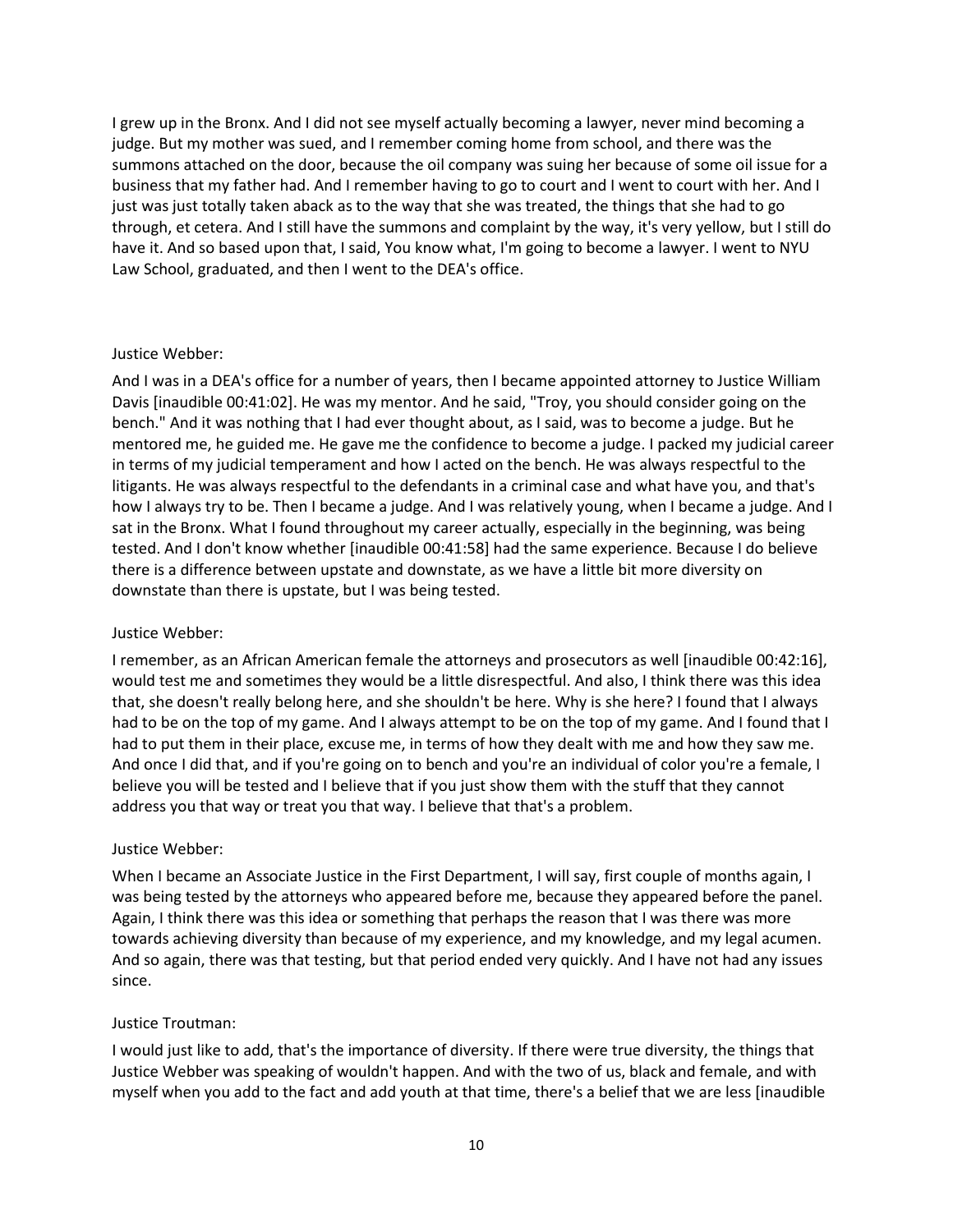00:44:17]. And true diversity would cause people to understand that we're better as a society. And I will tell you, in my court, we're very active, and in the decision making process, using your voice, that voice you bring all of your life experiences, you come out with better decisions. And a diverse world, trust the decision-making process, if it doesn't exclude certain groups of people, and that's why diversity is important. It's not just color and having someone look like you. It is doing that which is necessary to ensure that people have confidence in our judicial system. And we can see that right now in America as they are testing their belief in the foundation, that there is equal justice for all.

## Laurie Dorsainvil:

I invite anyone who has questions for the panelists to use the chat function at this time to submit questions. There is a current senate bill pending, which will require the annual publication and diversity statistics on the judiciary. What are your thoughts briefly about that pending bill?

# Justice Troutman:

I hope quite frankly, the fact that I willingly testified in the senate showed them the importance of that. And one of the things I should also tell you, there are four appellate divisions in our state and downstate has a much more diverse appellate bench than we do upstate. And upstate New York, there's the Third Department and the Fourth Department. In the Third department, there's one judge of color, and she comes from The Bronx. That's an issue, the only way that they could get diversity, because at the time that she was under consideration, or that there was an open seat, there were no elected judges of color on the Supreme Court, which is necessary. Part of the discussion during the hearings, and judicial friends appeared, and others in their concerns that diversity is a real issue. And even when you do legislation, changing the structure of the court, it is important to know what currently exists. The idea of that bill is to put in black and white, that which exists, and hopefully to result in the changes that are necessary to have a true with diverse court system. Justice Webber.

## Justice Webber:

The commission is in total support of the Senate Bill. And I do not see why the bill would not be passed. Transparency is necessary. And this bill would assist in the transparency to see exactly, who is on the bench, whether we have a diverse bench or staff. I really don't see any issues with this. It should be made public. Again, transparency is certainly necessary. We are able to get some of this information from OCA via to [inaudible 00:47:58] have been able to get some of this information from OCA. We can certainly get information concerning race and ethnicity. We cannot get information as to sexual orientation. That's an issue. But we have to ask OCA [inaudible 00:48:15] since there is no requirement that they actually... How they go about compiling information, sometimes the statistics are not what we would hope them to be.

## Laurie Dorsainvil:

Judges, I just want to ask you one more question before I ask questions from the attendees. Last week, Chief Judge DiFiore announced an independent review of the New York State Court Systems response to issues of institutional racism. As co-chairs of the commission you have been tasked to assist with the review? What are the goals of this evaluation?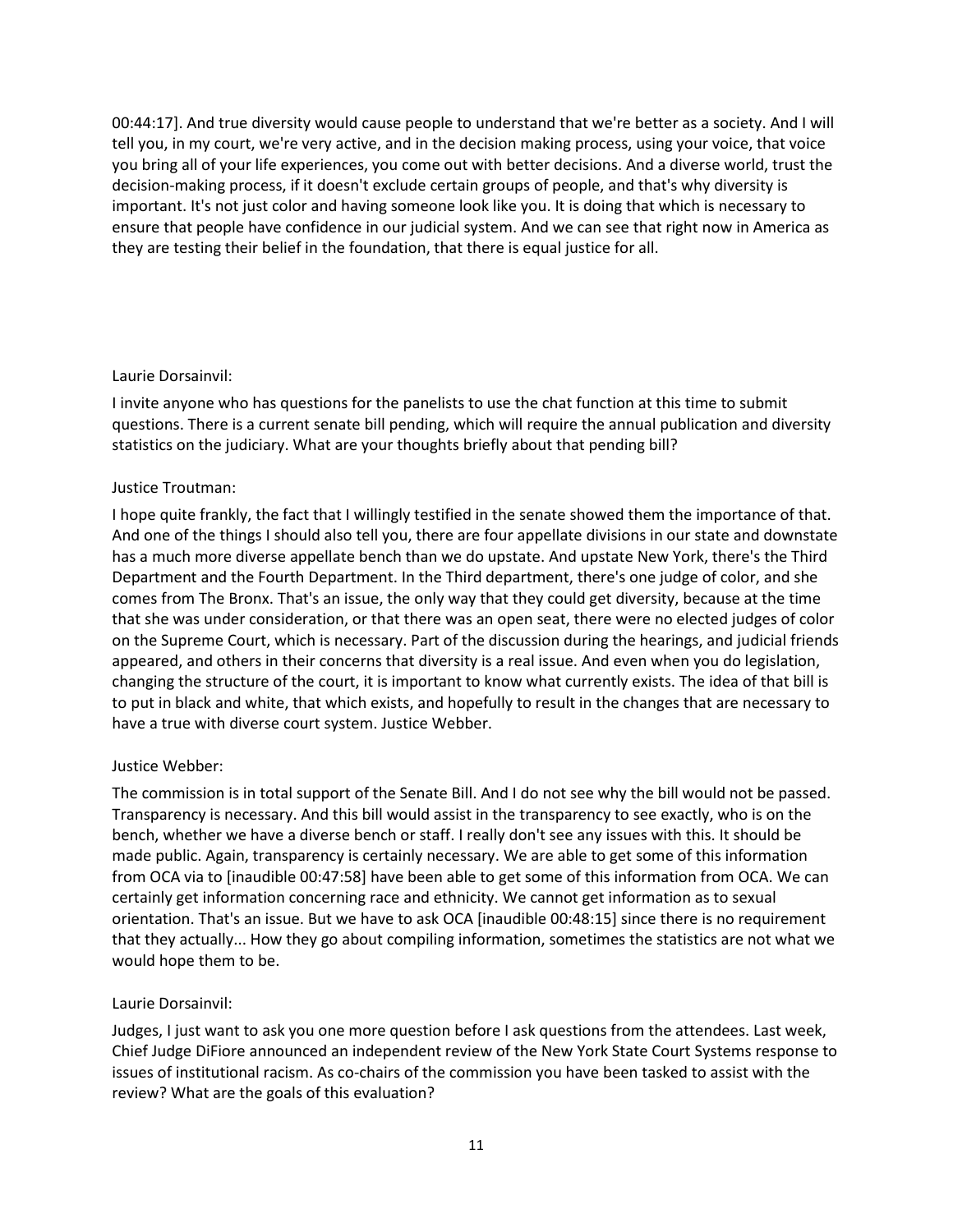### Justice Troutman:

With respect to it, it is to take that hard work. The chief judge was very candid in acknowledging that we have serious issues that exist in the court system. When we have people who are accused of posting back, which is racist in nature on a website, and they're employed by the court system, that's a problem. When you add to the fact that people don't trust people in uniforms and with guns, that's a problem if they're the people who are actually that... She wants a real hard look. And the reason that an outside person is appointed, so that that outside look can take place. Myself and Justice Webber we are the people who participate in the system, and we have an auxiliary role with respect to assist with that which may be necessary in order to help. Mr. Johnson and his role as the lead with respect to it.

### Justice Troutman:

But the Chief Judge has made clear, she would like a report in October. It's not like one of those normal missions that are set up in their public hearings and it goes on and on. She wants a look right now, and it requires effort. But it is an appropriate one. And it's a realization that justice may be blind, but we're not blind to the fact of what's going on outside in the streets on a daily basis, where people are crying out for the opportunity to be treated like everybody else, that their life matters. And it is important that our court system for every person, including persons of color, that they have the right to work in an environment where they are respected, and that they should not be subjected to some of the things that takes place when you deny that racism exists. What his job is, is to look at the charge that she gave, and it is my desire to help in that process.

## Justice Troutman:

We will continue to exist as a commission, but I think this look complements that which we do on a daily basis, so that basically what's put out or taken out of the dark and put in the fullness of the day with the light shined on it, it gives more support, quite arguably, for some of the changes that we have been asking for. And I'm hoping that it will result in a seismic change that will deal with the issue of racism.

Laurie Dorsainvil:

Judges Amy Merrick has a question.

Justice Webber:

If I could respond to that. If I could just add one thing to that.

Laurie Dorsainvil: I'm sorry. [inaudible 00:52:42].

## Justice Webber:

I just wanted to say that, as I said in the outset, unfortunately, when the original report was published in 1991, things have not changed as much as we had hoped they would change. Mr. Johnson has been forwarded a copy of the report, of the original report. That will certainly be a great jumping off point for him, although the Chief Judge mandate is a little broader in terms of items that she would like us to look at or suggest that Mr. Johnson look at. Mr. Johnson like Franklin H. Williams is an "outsider" and so, he will certainly bring fresh eyes to the situation. We are hopeful and I am confident that he will be able to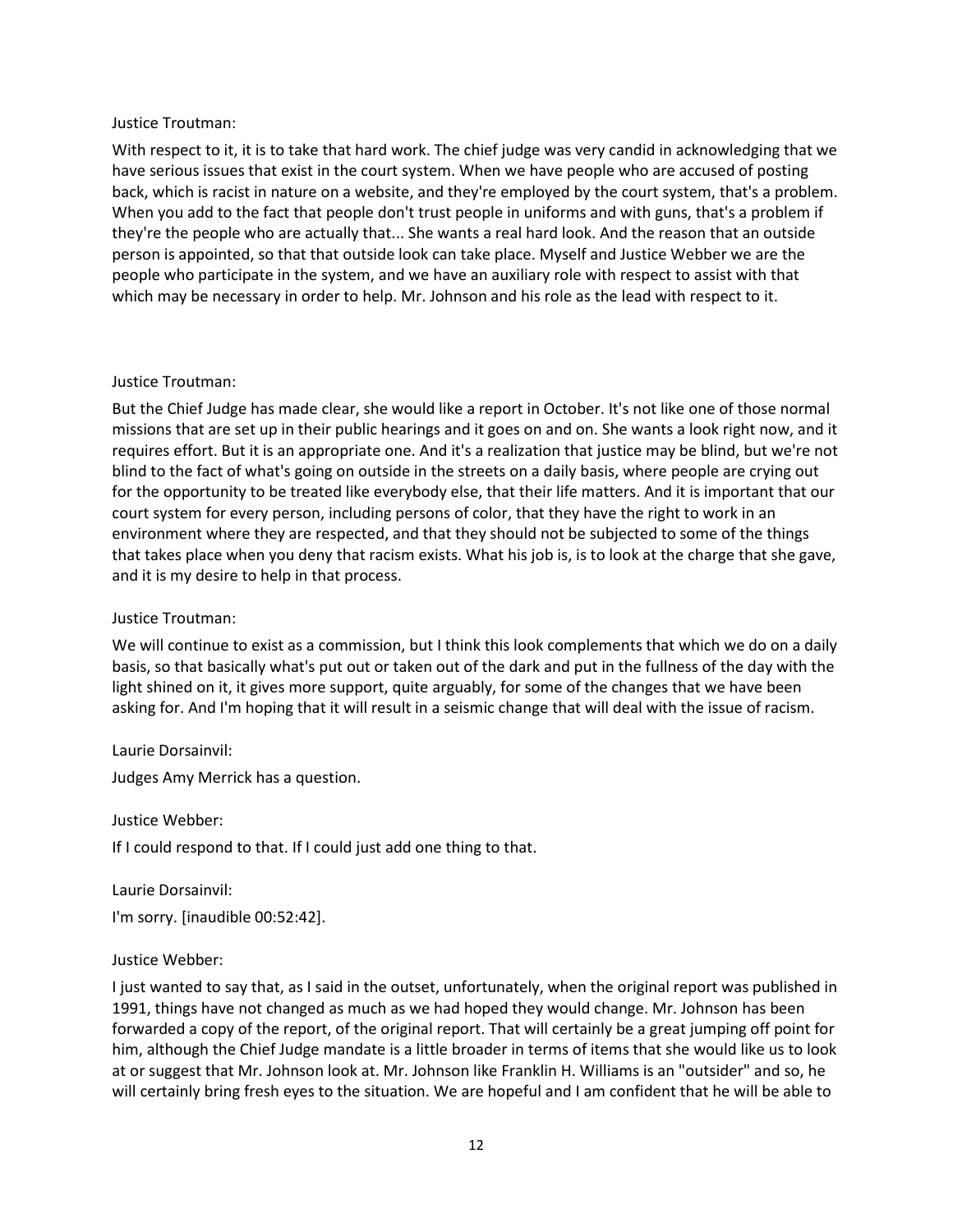come up with ideas, solutions, et cetera, to these problems. And as Justice Troutman stated, we as a commission will continue to exist, and it is most probable that many of the suggestions that he will be making will be things that the Commission will be able to follow through on.

### Laurie Dorsainvil:

Thank you, judge. Miss Amy Merrick would like to know, to the panelists have a perspective on the difference between equality and equity for all litigants in the courtroom? Is there a difference? Is there a path towards one over the other? The distinction has been raised given the current national climate and racist sessions. I would love to hear what their perspective is from the bench.

### Justice Webber:

Well, I think my opinion is there are issues in terms of again, I'm talking downstate, in terms of the resources which are allotted to one court over another court. The resources for example, that are allotted to housing court are the resources allotted to family court, maybe for a different... Not maybe, are different than the resources which are allotted to supreme court or to surrogates court. I sat as a surrogate here in New York County, so I know the resources that were allotted to Surrogate's Court. And so you have to ask yourself, why is it that those courts a majority of the individuals are of color? Why are the resources slower than the resources allowed into those courts where you have a higher number of individuals who are not of color? And so that is something that I think that has to be looked at. And I'm assuming that goes to the issue in terms of the inequities of the resources allotted.

## Laurie Dorsainvil:

I have another question from William Garcia. What has been your experience in promoting diversity from this platform? Have there been challenges and or resistance?

## Justice Troutman:

First of all, I will say it's a platform that is an opportunity for real change to come about, as it was explained when we go around the state and speak to administrative judges. It does put people on the defensive. And it does cost them to try to feel that they have to defend certain practices, which unfortunately, they're not seeing the full picture and the impact of those practices. The commission and as a collective body, having being diverse itself, it's a vehicle to bring about change. Yes, there are times we receive obstacles. Quite frankly, people like things the way that they are, especially if you benefit from things the way that they are. Yes, it can be quite challenging. But it's a wonderful vehicle. And since things have been going on right now with all of the protests across the country, across the world, frankly, Justice Webber and myself, there are phone calls and people are now asking.

#### Justice Troutman:

I have had recent conversations, where they're opening their eyes, and they're trying, at least, to make an effort to see things from the perspective of those who are adversely affected, as opposed to limiting it from their own perspective.

#### Laurie Dorsainvil:

Judges, I just want to ask one more question. And thank you for your patience for running a little bit over time. In 2021 the commission will celebrate its 30th anniversary as a permanent commission. What